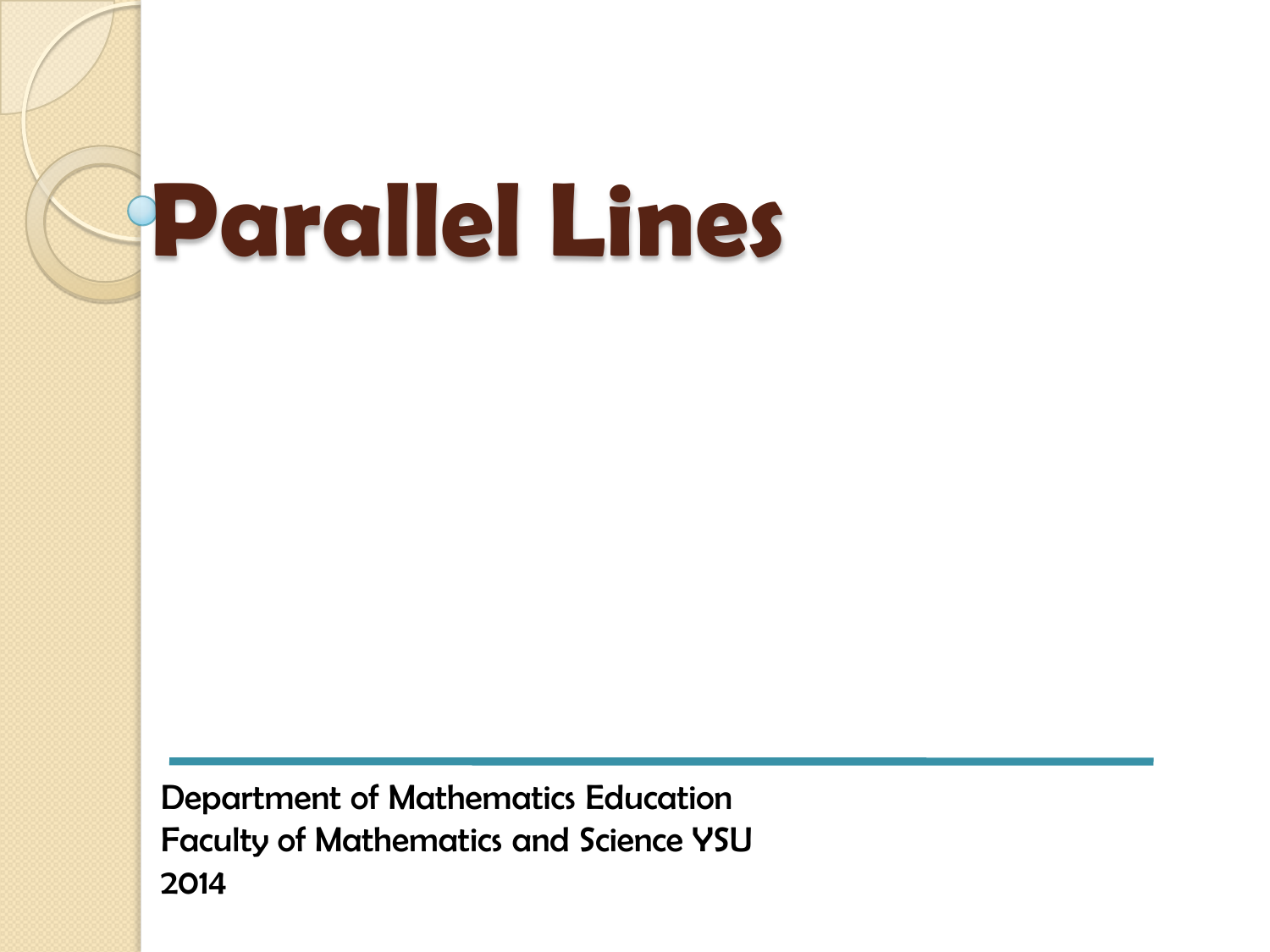

# **Parallel Line**

- $\Box$  Parallel lines are straight lines which lie in the same plane and do not intersect however far they are extended.
- The symbol for parallel is II; thus line AB II line CD is read "line AB is parallel to line CD.
- In diagrams, arrows are used to indicated that lines are parallel



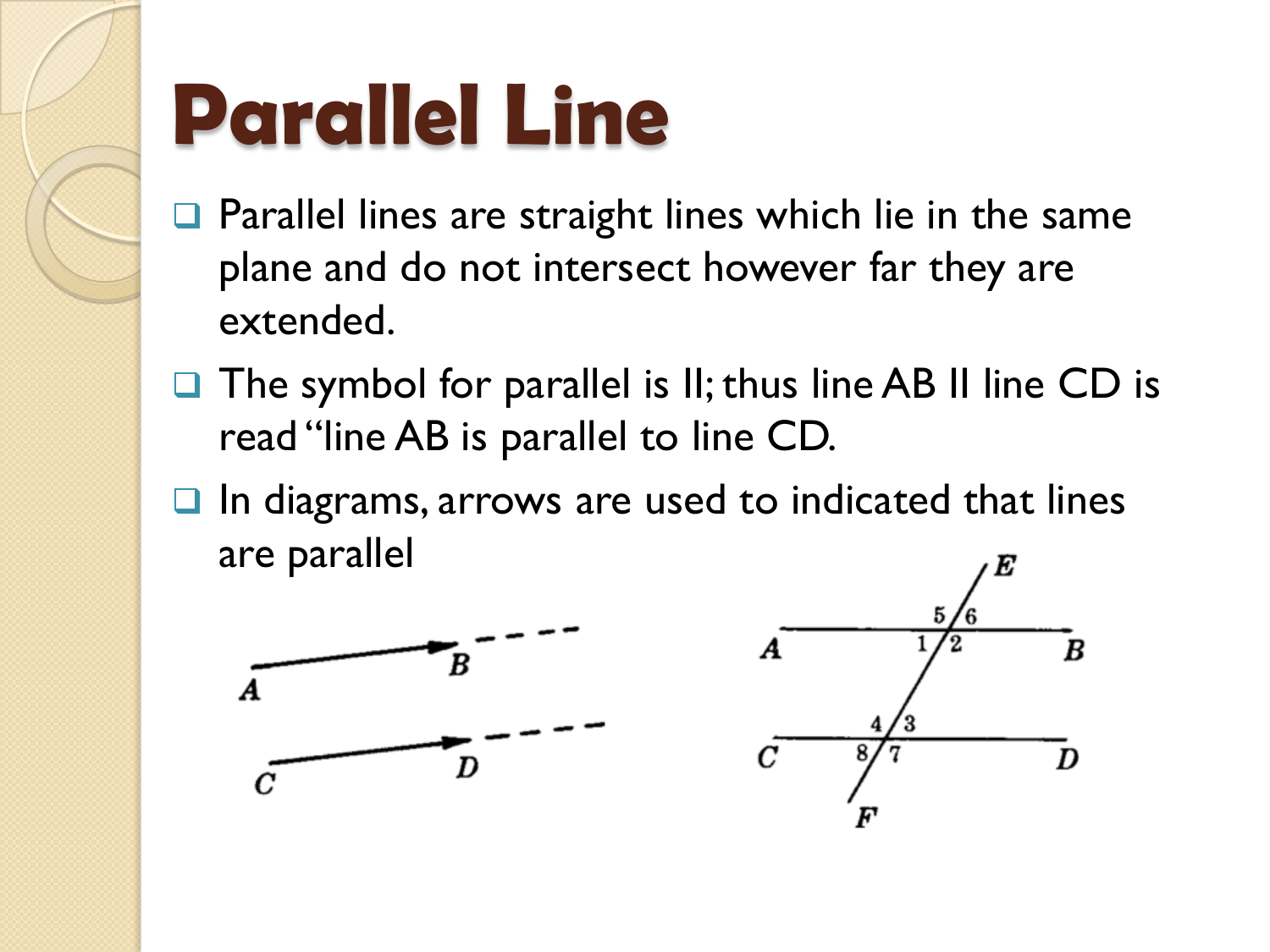#### Parallel Line

■A transversal of two or more lines is a line that cuts across these lines. Thus, line EF is a transversal of line AB and CD.

 $\Box$  The interior angles formed by two lines cut by a transversal are the angles between the two lines, while the exterior angles are those outside the lines. Thus, of the eight angles formed by line AB and CD cut by EF, the interior angles are  $\leq$ 1,  $\leq$ 2, L3, and  $\leq$ 4,; the exterior angles are ,5, <6, <7, and <8.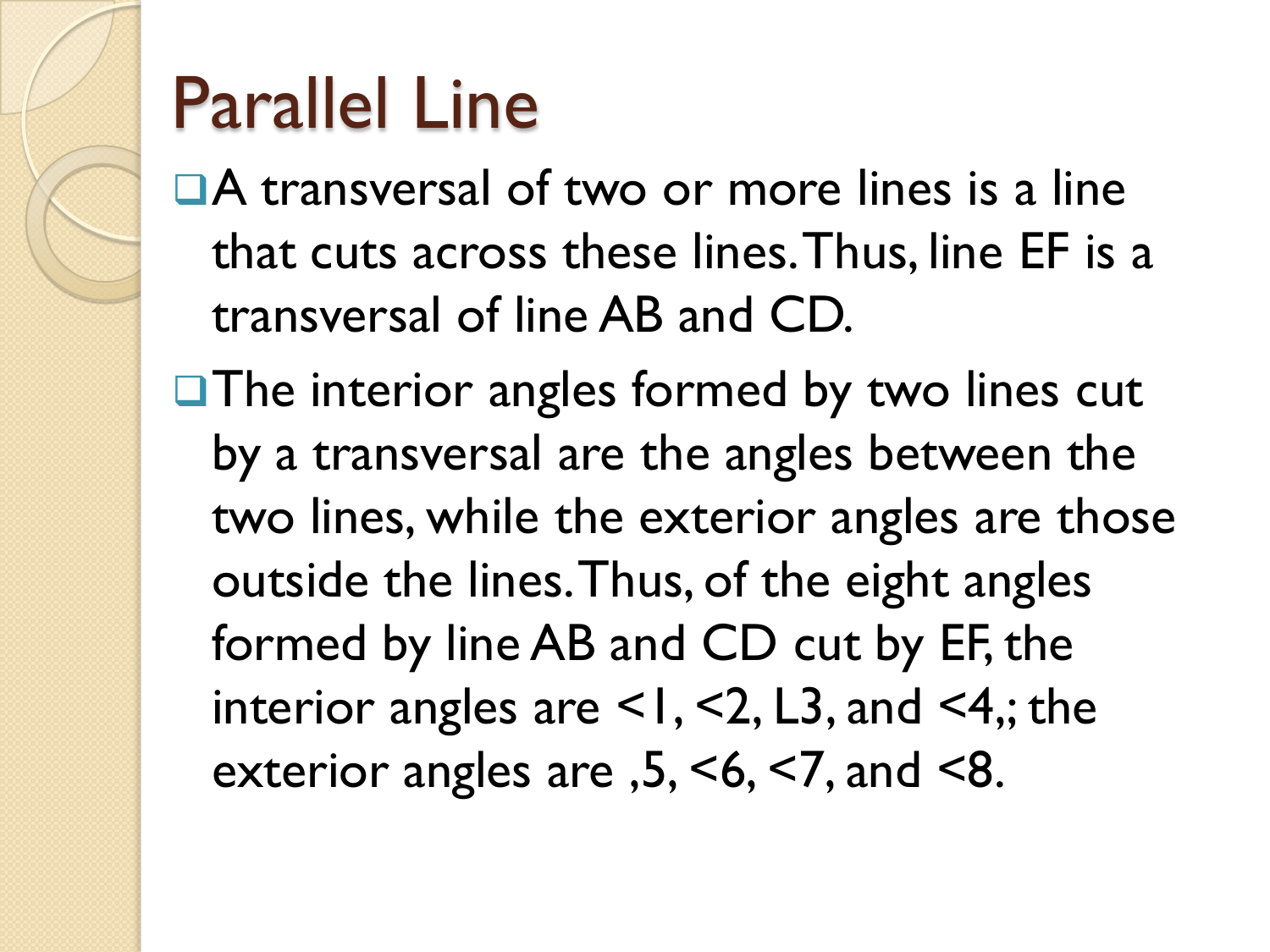#### **Pairs of Angles Formed by Two Line Cut By Transversal**

- Corresponding angles of two lines cut by a transversal are angles on the same side of the transversal and on the same side of the lines.
- **□** Thus, <1 and <2 in the figure below are **corresponding angles** of line AB and CD cut by transversal EF. Note that in this case the two angles are both to the right of the transversal and both below the lines

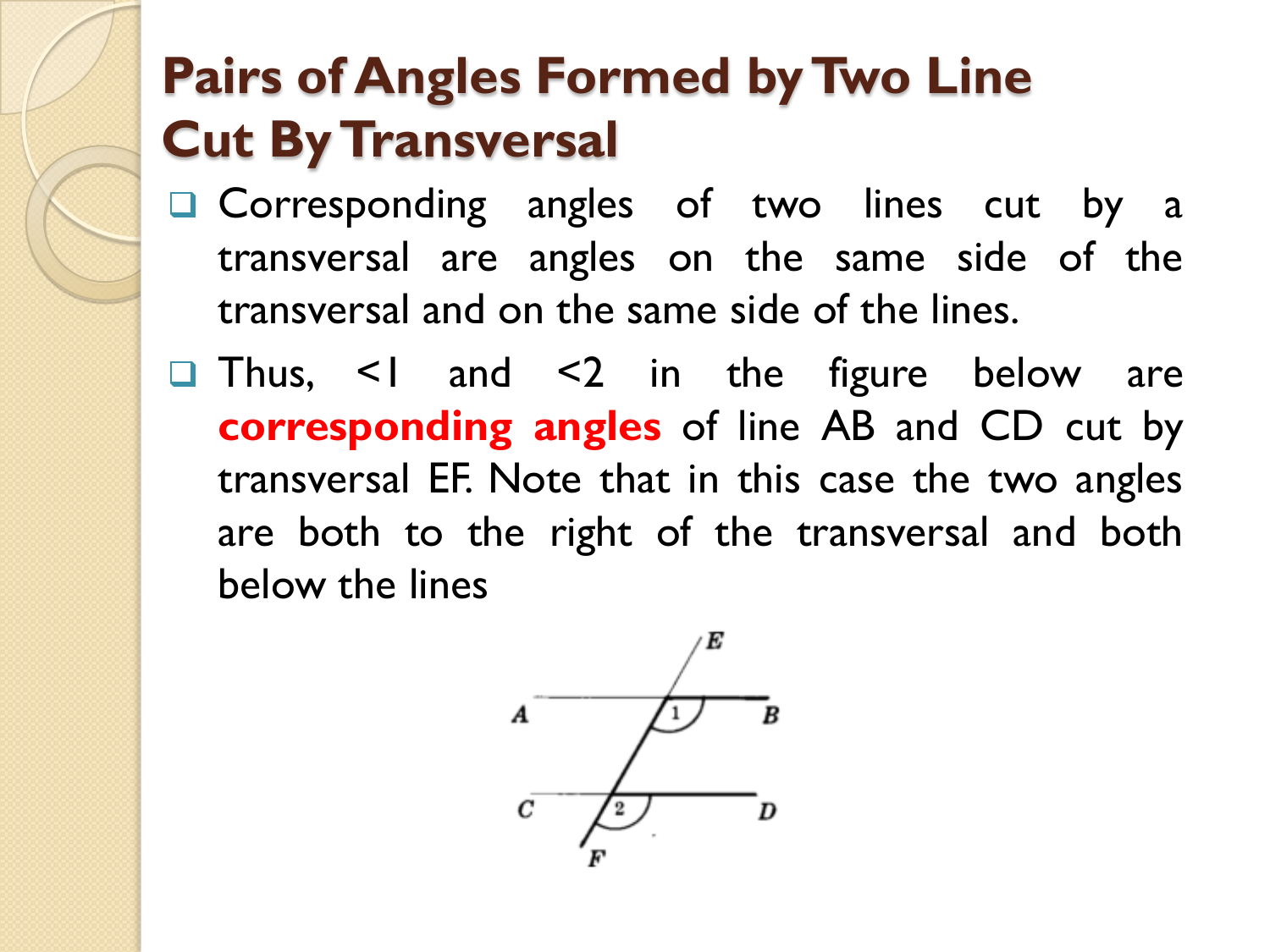# Corresponding Angles



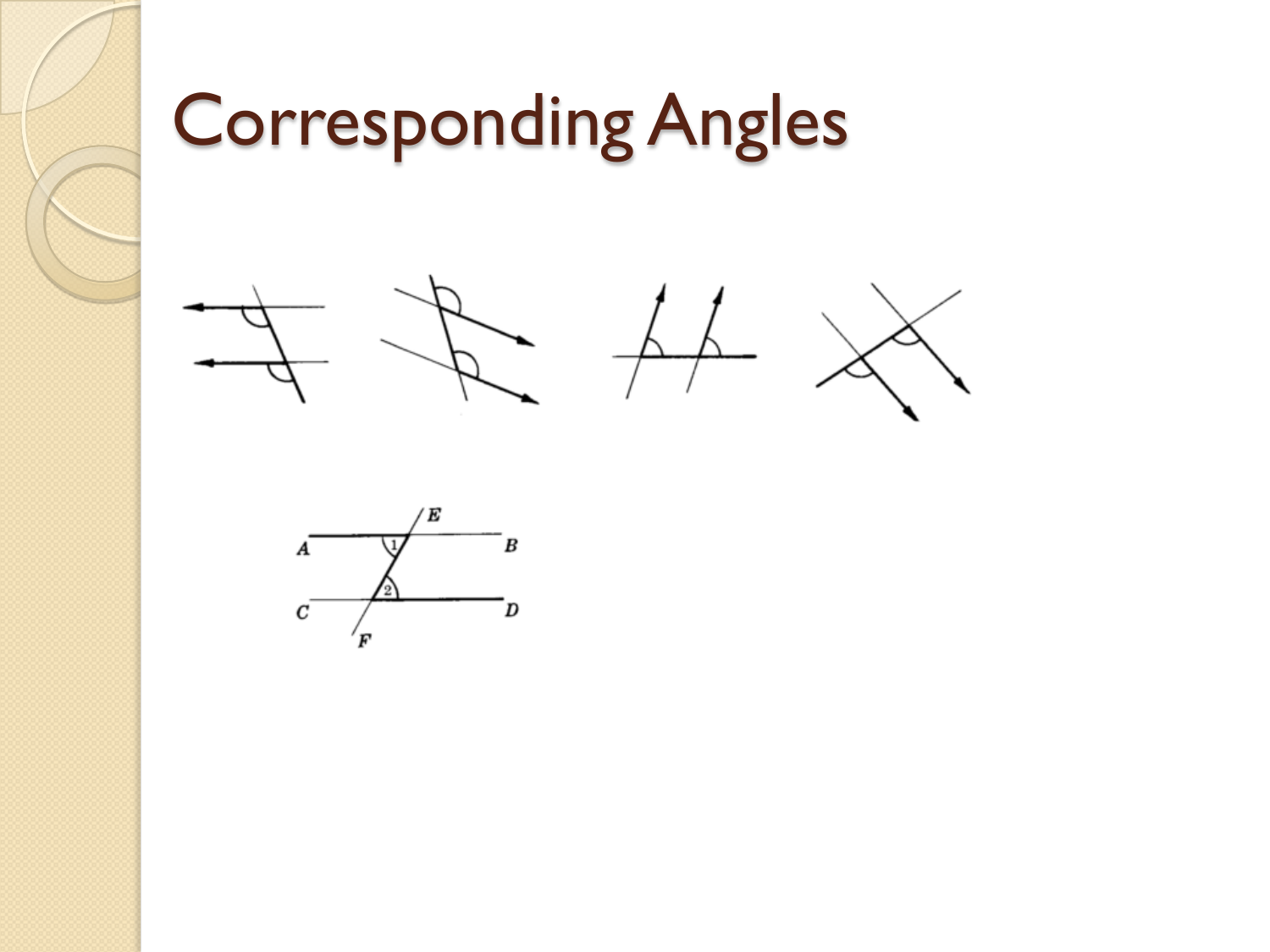#### Alternate Interior Angles

**Alternate Interior Angles** of two lines cut by a transversal are nonadjacent angles between the two lines and on opposite sides of transversal.

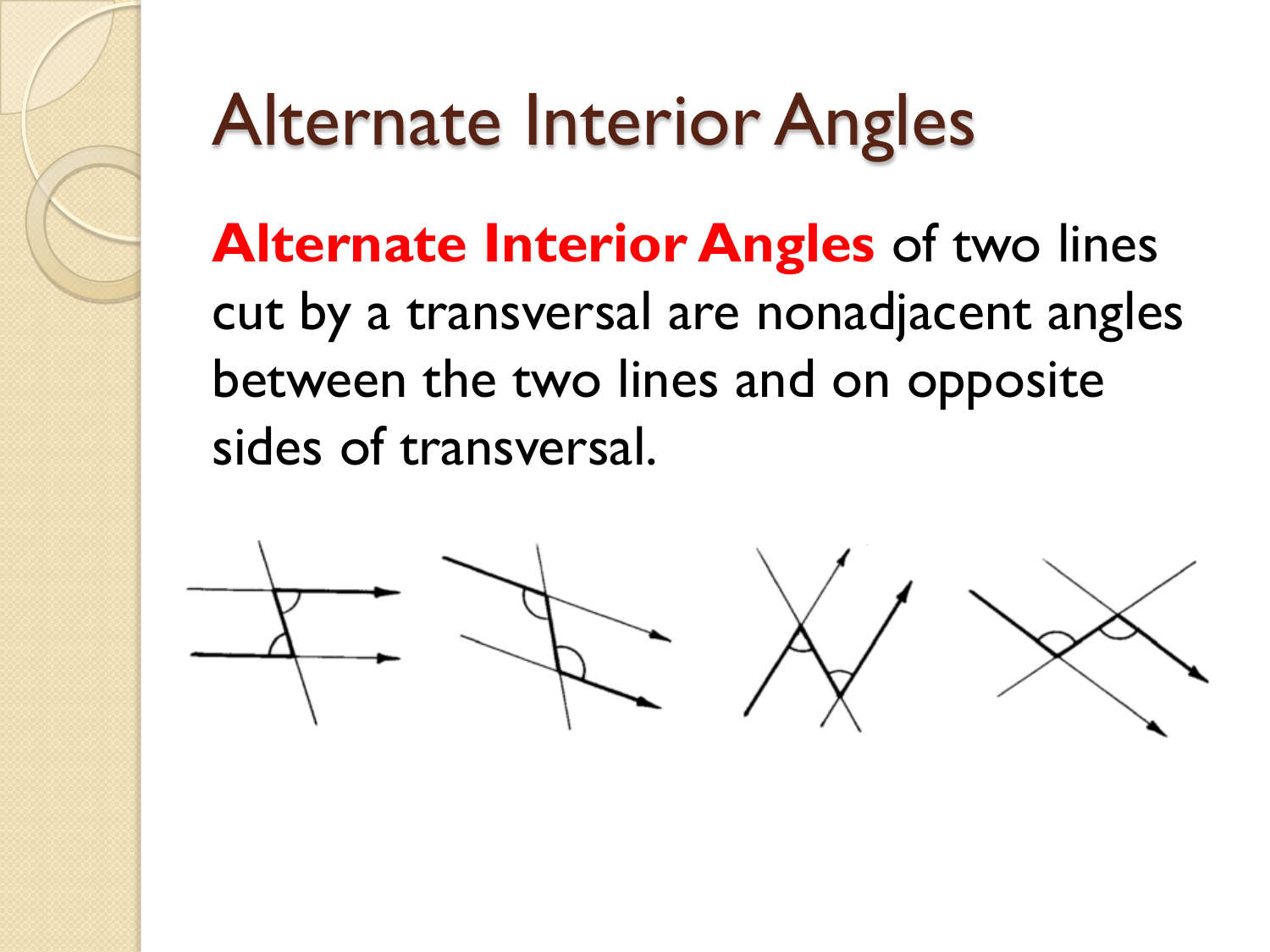#### **Interior Angles on the same side** of the transversal

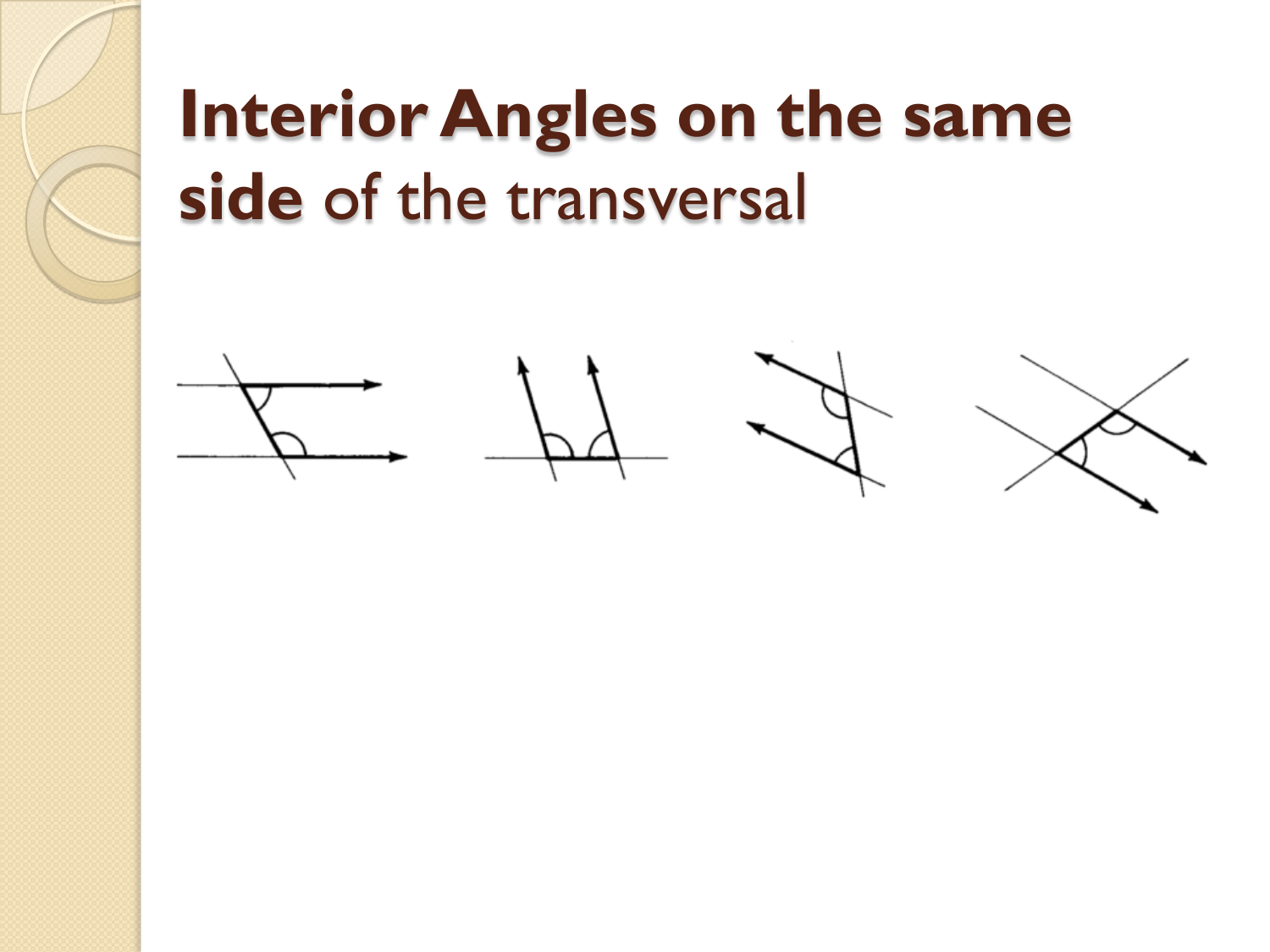## **Principles of Parallel Line**

Through a given point not on a given line, one and only one line can be drawn parallel to a given line (Parallel-Line Postulate)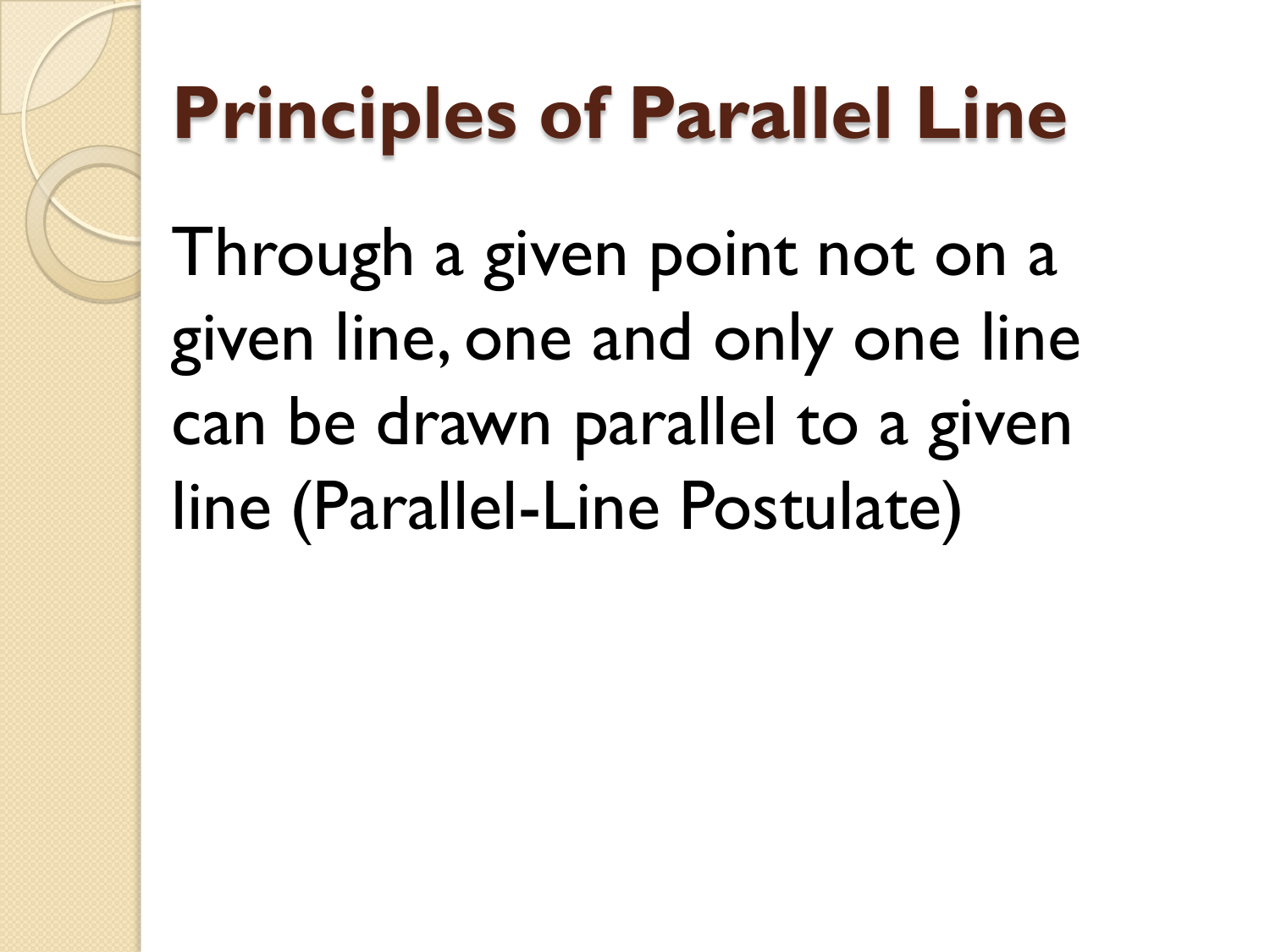

#### Two lines are parallel if a pair of corresponding angles are congruent.

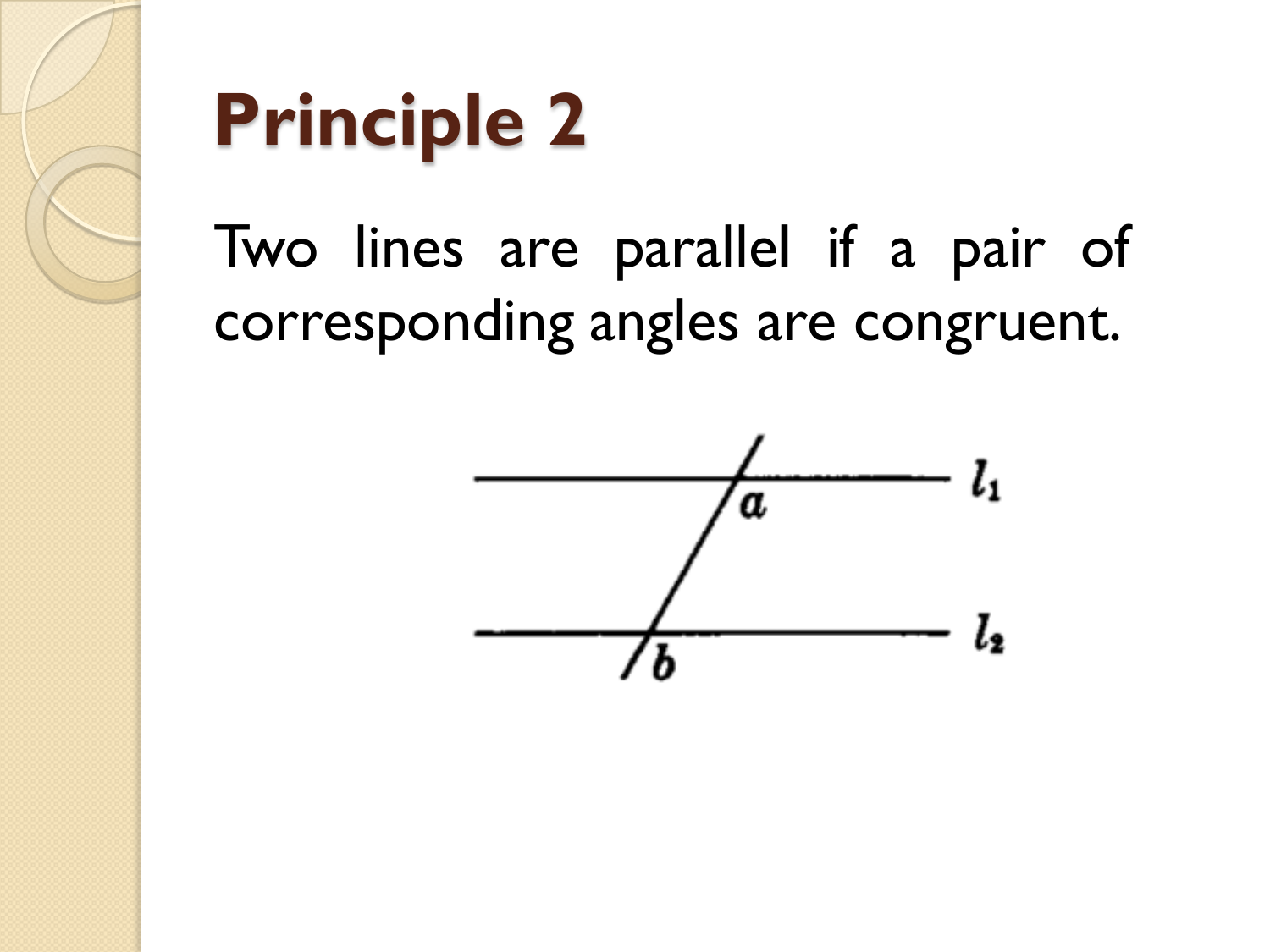#### **Principle 3** Two lines are parallel if a pair of **alternate interior angles** are congruent

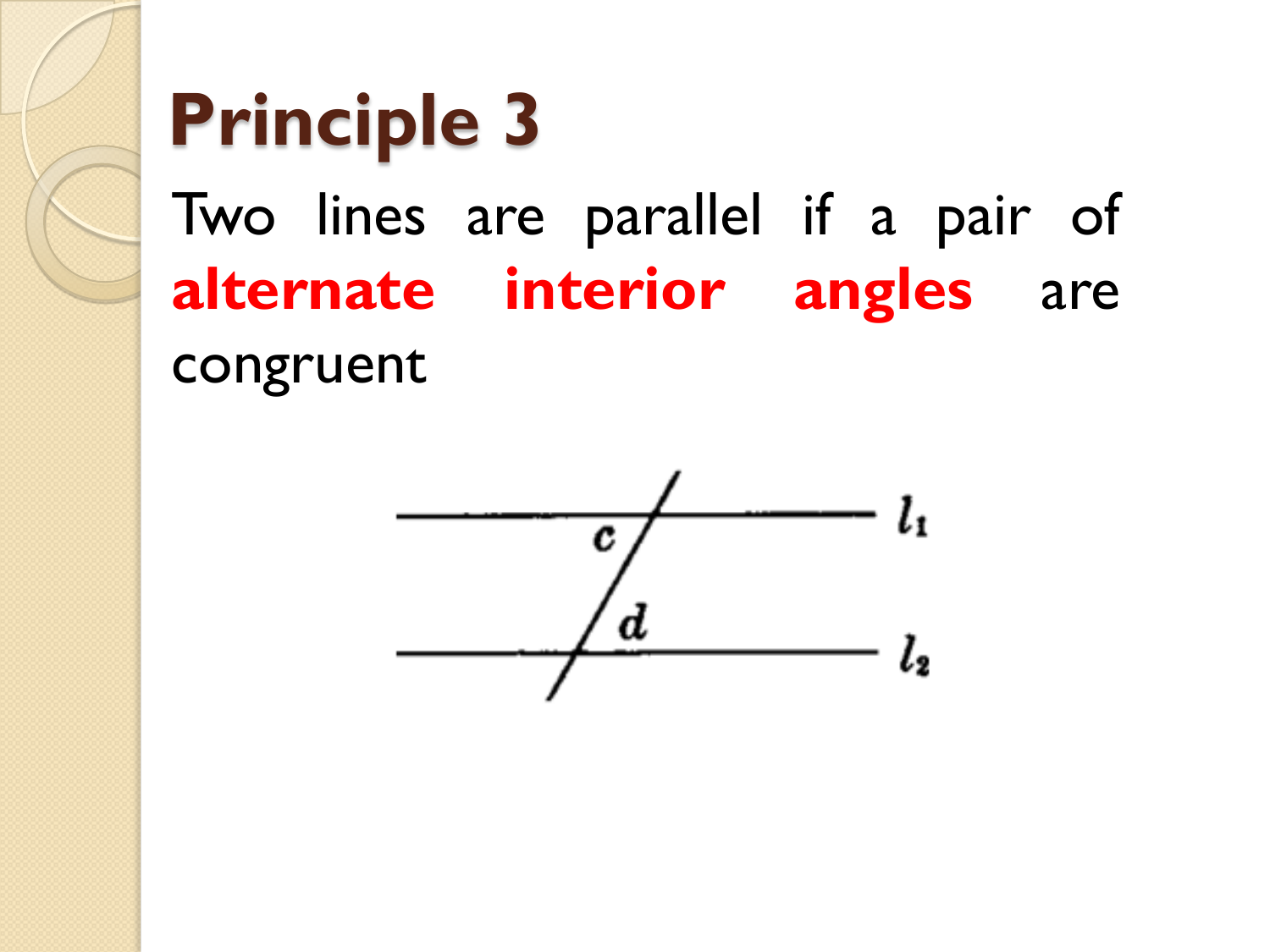

Two lines a parallel if a pair of **interior angles on the same side** of a transversal are supplementary

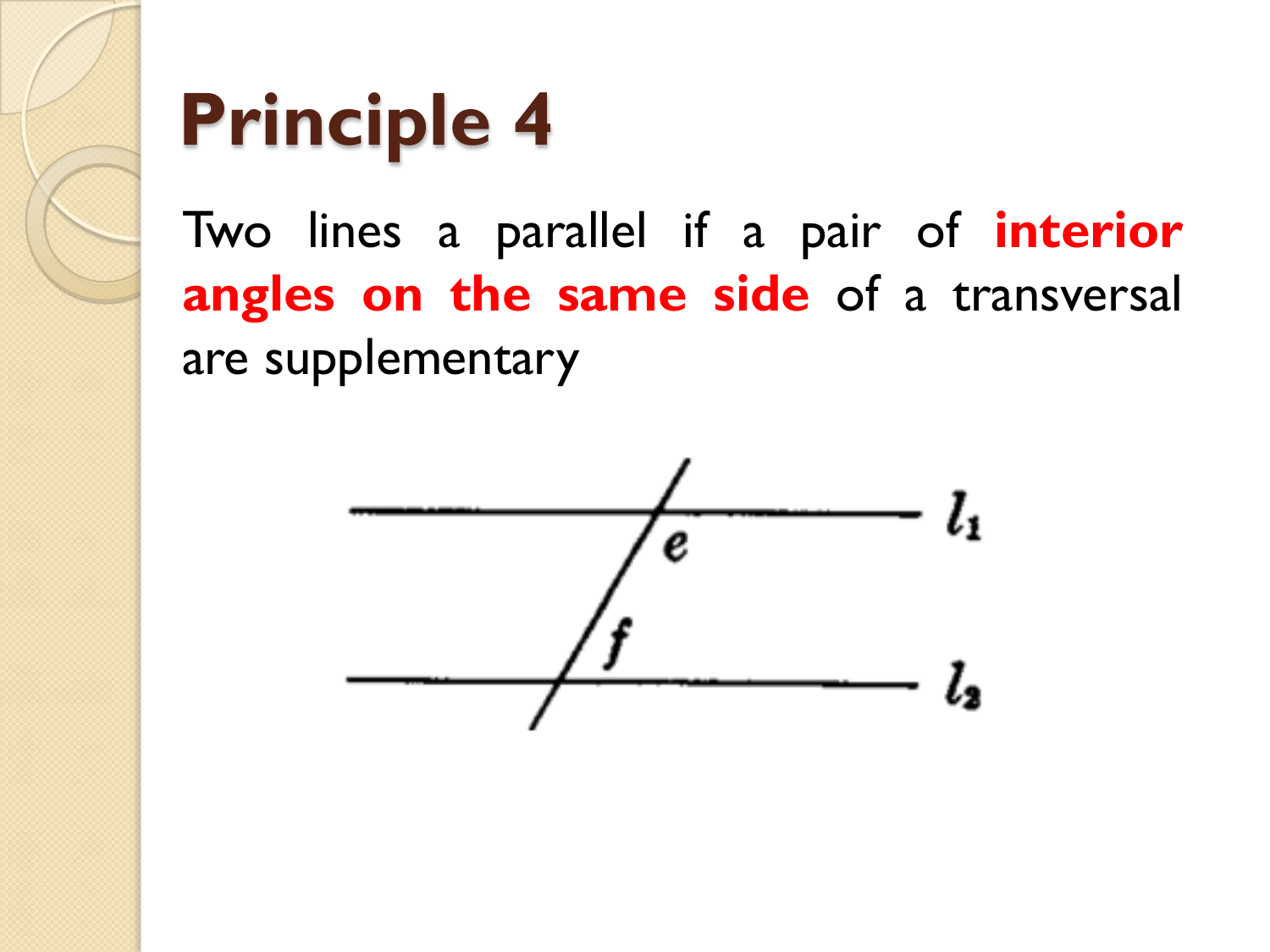

Lines are parallel if they are perpendicular to the same line. (Perpendiculars to the same line are parallel)

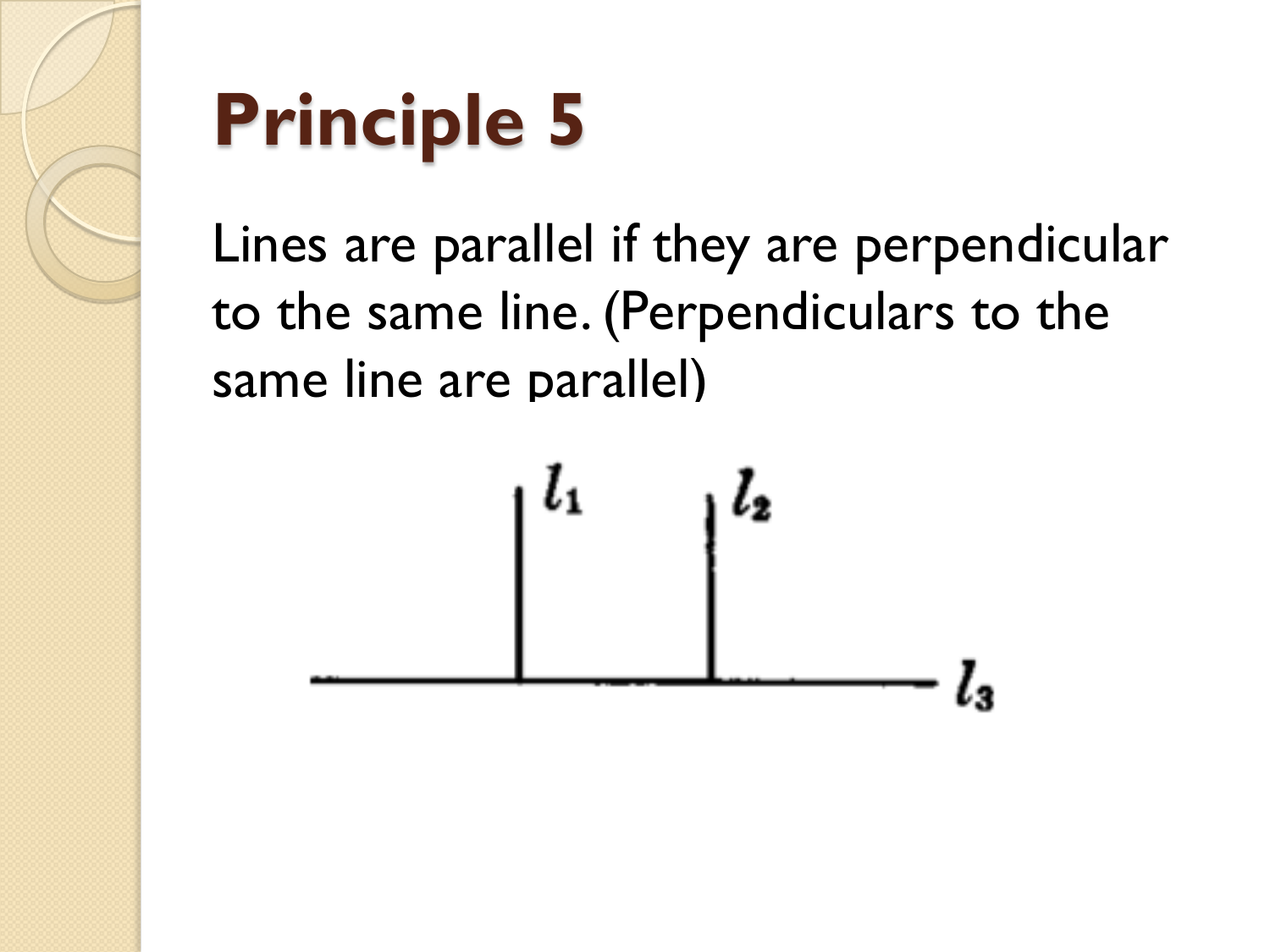

Lines are parallel if they are parallel to the same line. (Parallels to the same line are parallel).

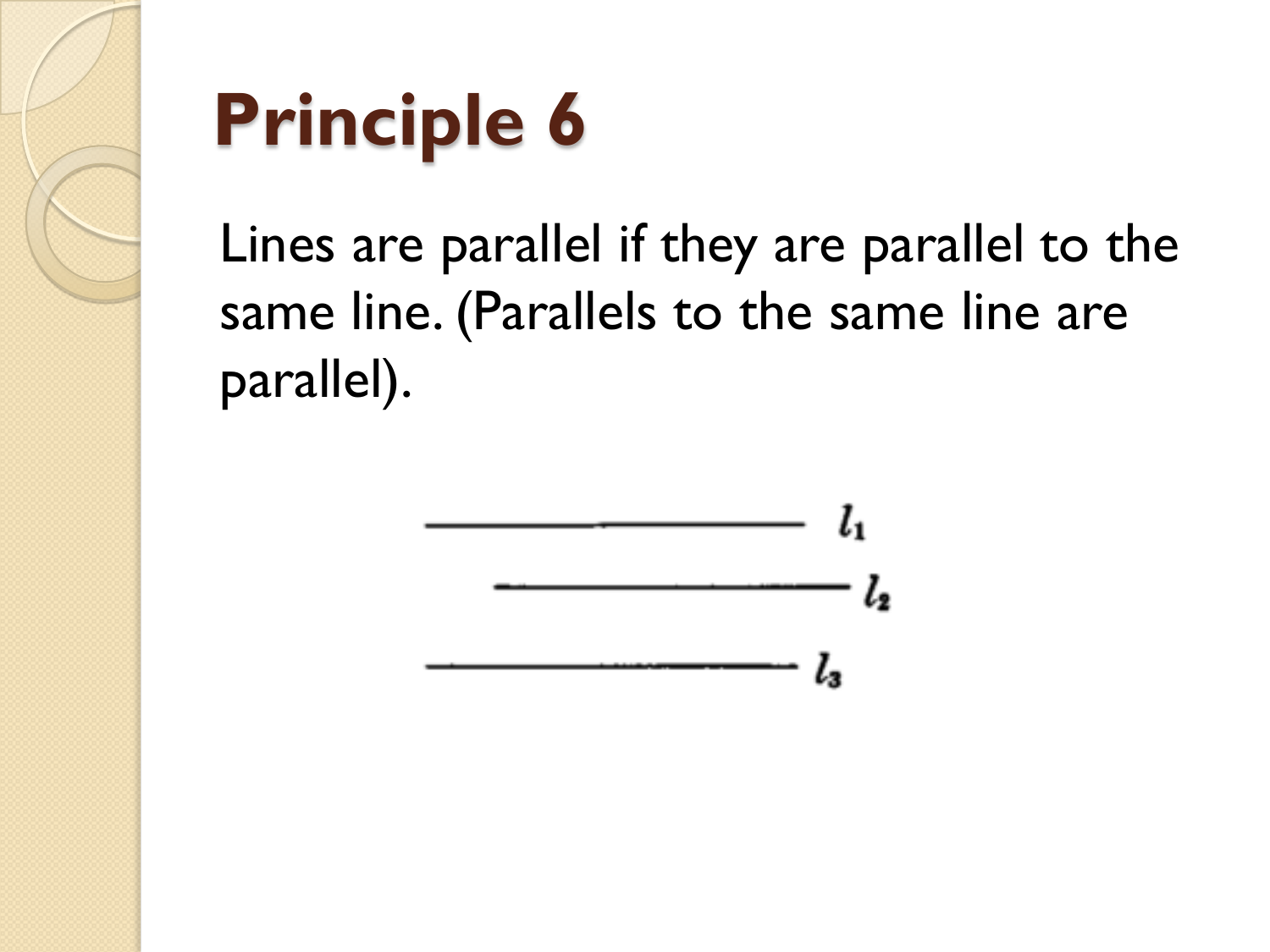# **Properties of Parallel Lines**

#### **Principle 7**

If two lines are parallel, each pair of corresponding angles are congruent. (Corresponding angles of parallel lines are congrue

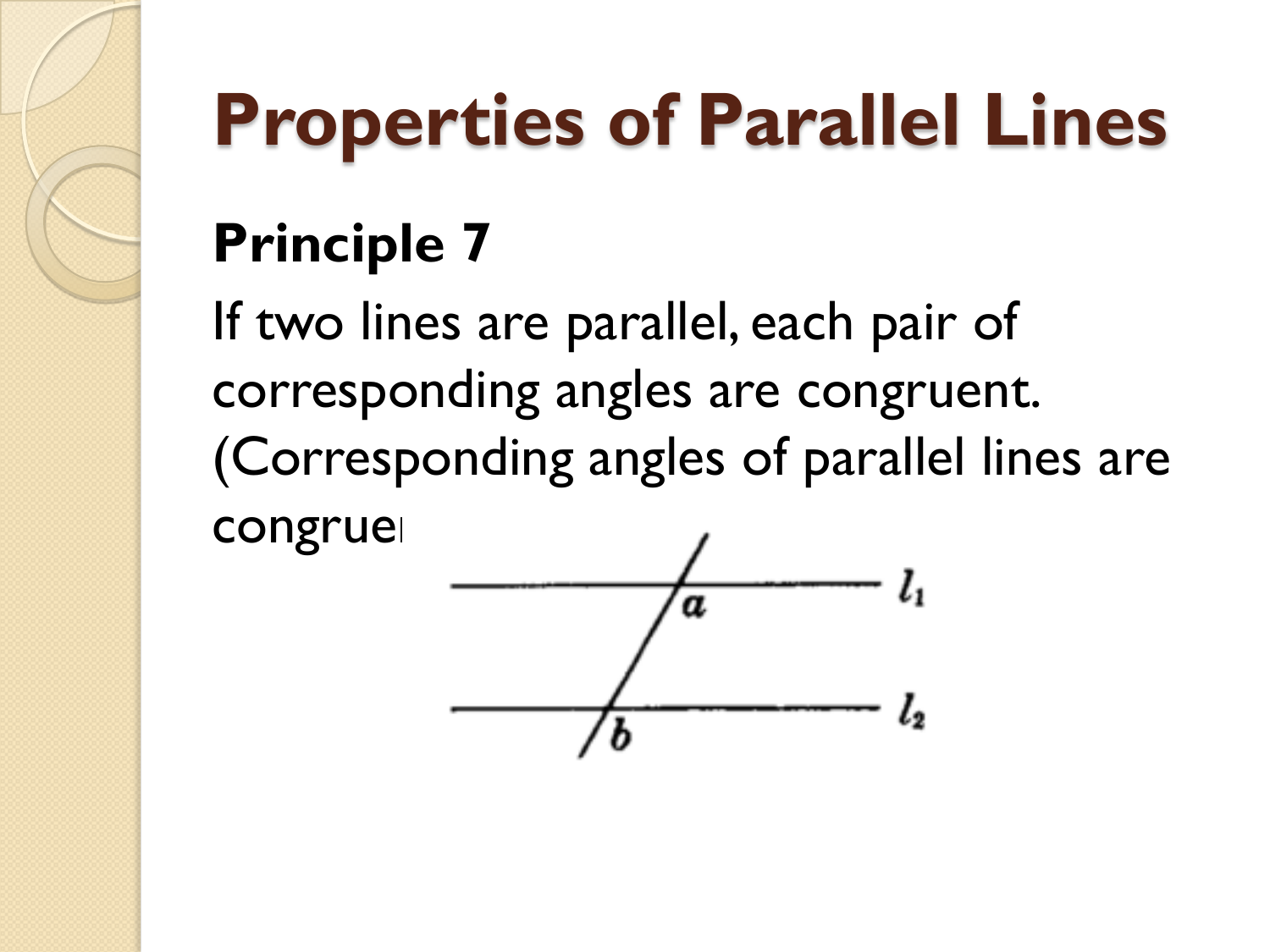

If two lines are parallel, each pairs of **alternate interior angles** are congruent. (Alternate interior angles of parallel lines are congruent)

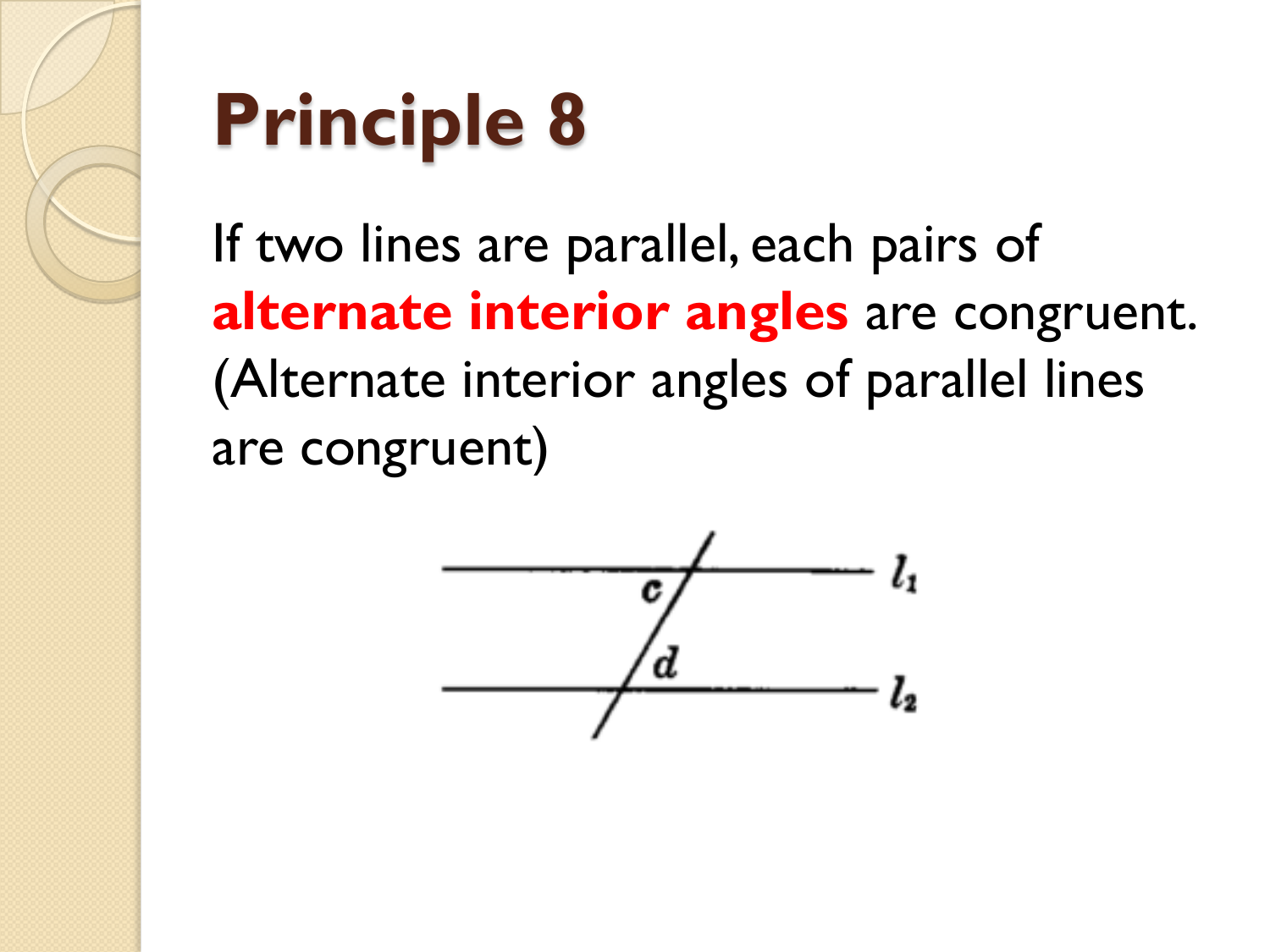

If two lines parallel, each pair of **interior angles on the same side** of the transversal are supplementary

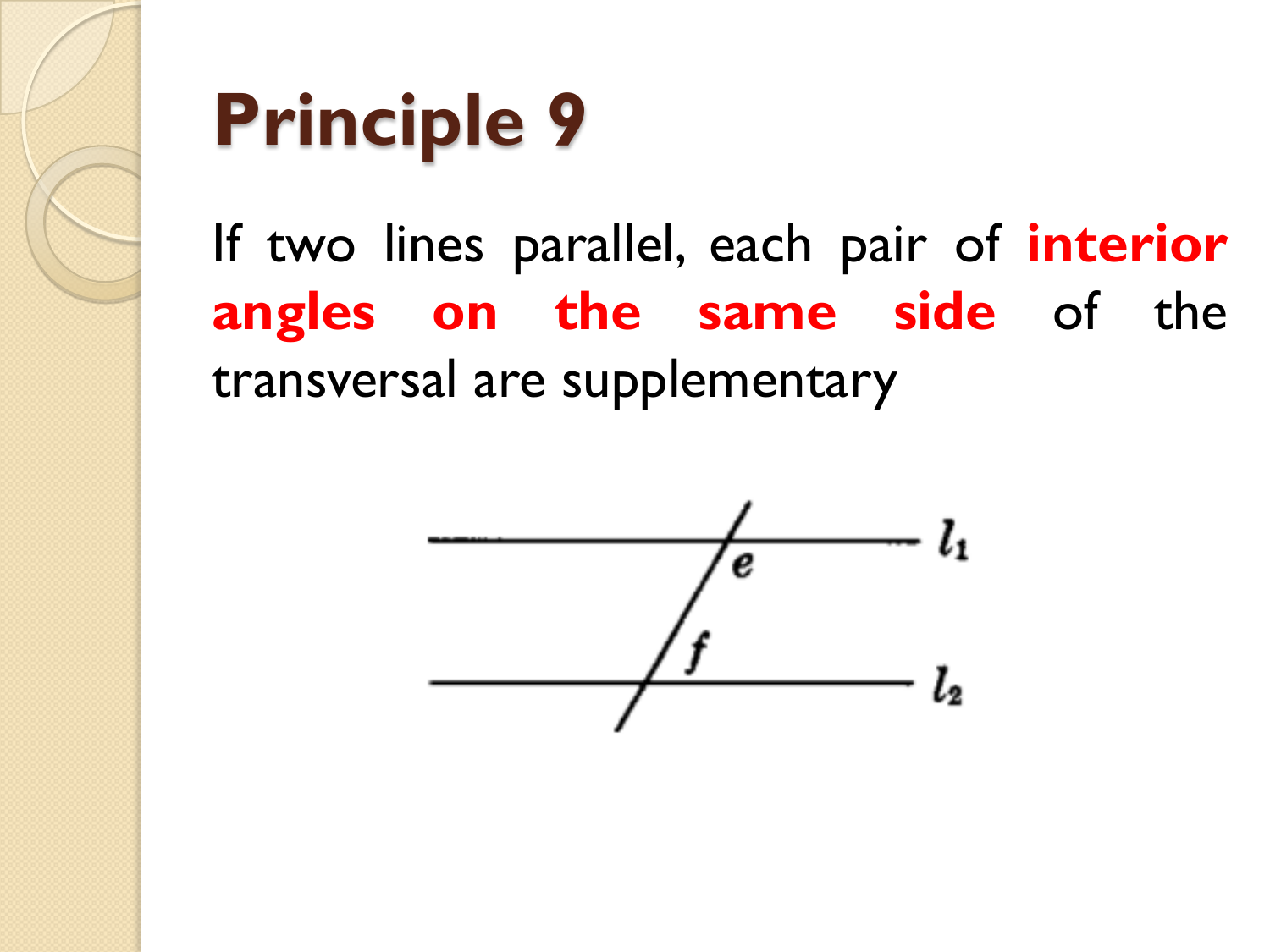

If lines are parallel, a line perpendicular to one of them is perpendicular to the others also

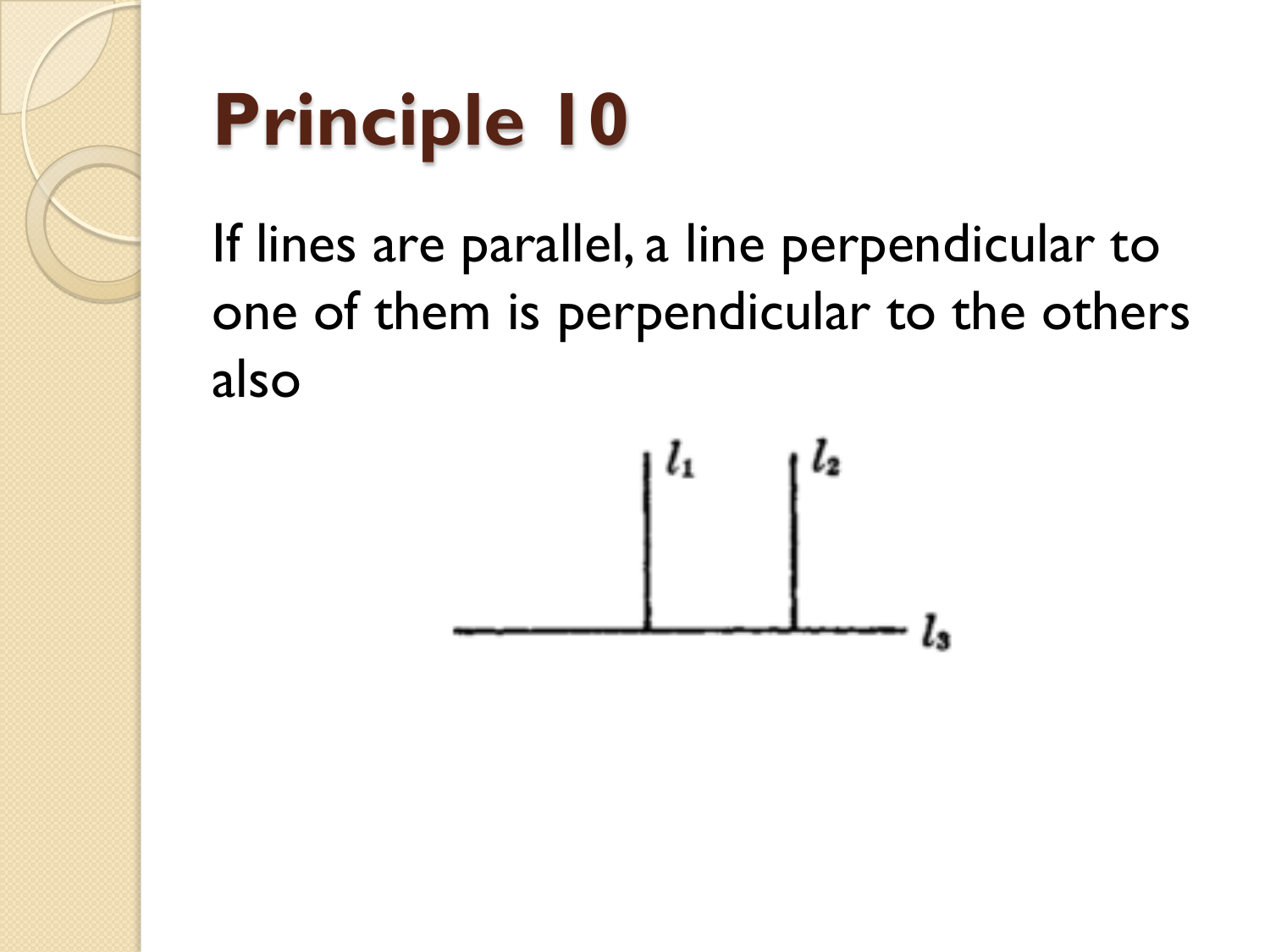

If lines are parallel, a line parallel to one of them is parallel to the others